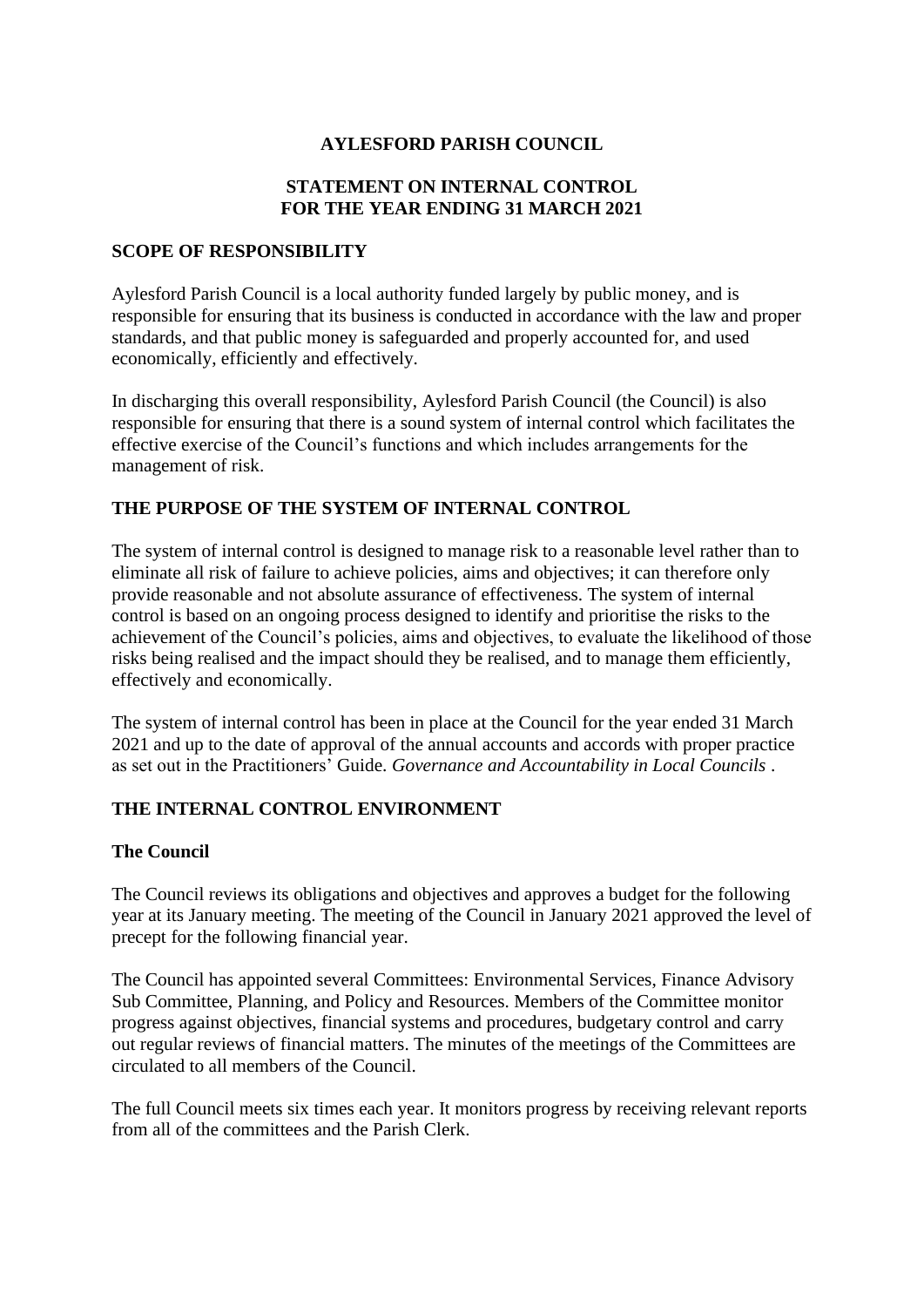All of the Committees have delegated powers to incur expenditure within their budgetary provision. The Clerk has delegated authority to incur expenditure of up to £1000.

The Council carries out regular reviews of its internal controls, systems and procedures.

# **Clerk to the Council / Responsible Financial Officer**

The Council has appointed a Clerk to the Council who acts as the Council's advisor and administrator. The Clerk is the Council's Responsible Financial Officer and is responsible for administering the Council's finances. The Clerk is responsible for advising on the day to day compliance with laws and regulations that the Council is subject to and for managing risks. The Clerk also provides advice to help the Council ensure that its procedures, control systems and policies are adhered to.

# **Payments**

All expenditure must be authorised by the Council, or by a committee having delegated authority, or by the Clerk as detailed above or in accordance with a delegation given to him by the Council.

All payments are reported to the Council or the Policy and Resources Committee through a payment schedule. Two members of the Council must sign the payment schedule having first compared the schedule against the relevant invoice (which has already been signed by the Clerk), and sign the invoice. All authorised signatories are members of the Council. No member of staff of the Council can make payments (otherwise than out of petty cash). In exceptional circumstances, such as when Members cannot meet because of a global pandemic, approval of the payment schedule can be authorised by Members via e mail.

On those occasions when a cheque is issued two members of the Council must sign every cheque. The signatories check each cheque against the relevant invoice (which has already been signed by the Clerk), sign the invoice and initial the cheque counterfoil. All authorised cheque signatories are members of the Council. No member of staff of the Council can sign cheques.

In addition, the Chairman also checks the monthly bank reconciliation, online bank accounts and petty cash reconciliation.

# **Risk Assessments / Risk Management**

The Parish Council undertakes regular risk assessment reviews and takes the necessary action arising out of these assessments.

# **Internal Audit**

The Council has appointed an Independent internal auditor who has reported to the Council on the adequacy of its records, procedures, systems, internal control and risk management.

The Internal Audit has not reported any issues of significance regarding its internal controls, systems and procedures.

The effectiveness of the internal audit is reviewed annually by the Council.